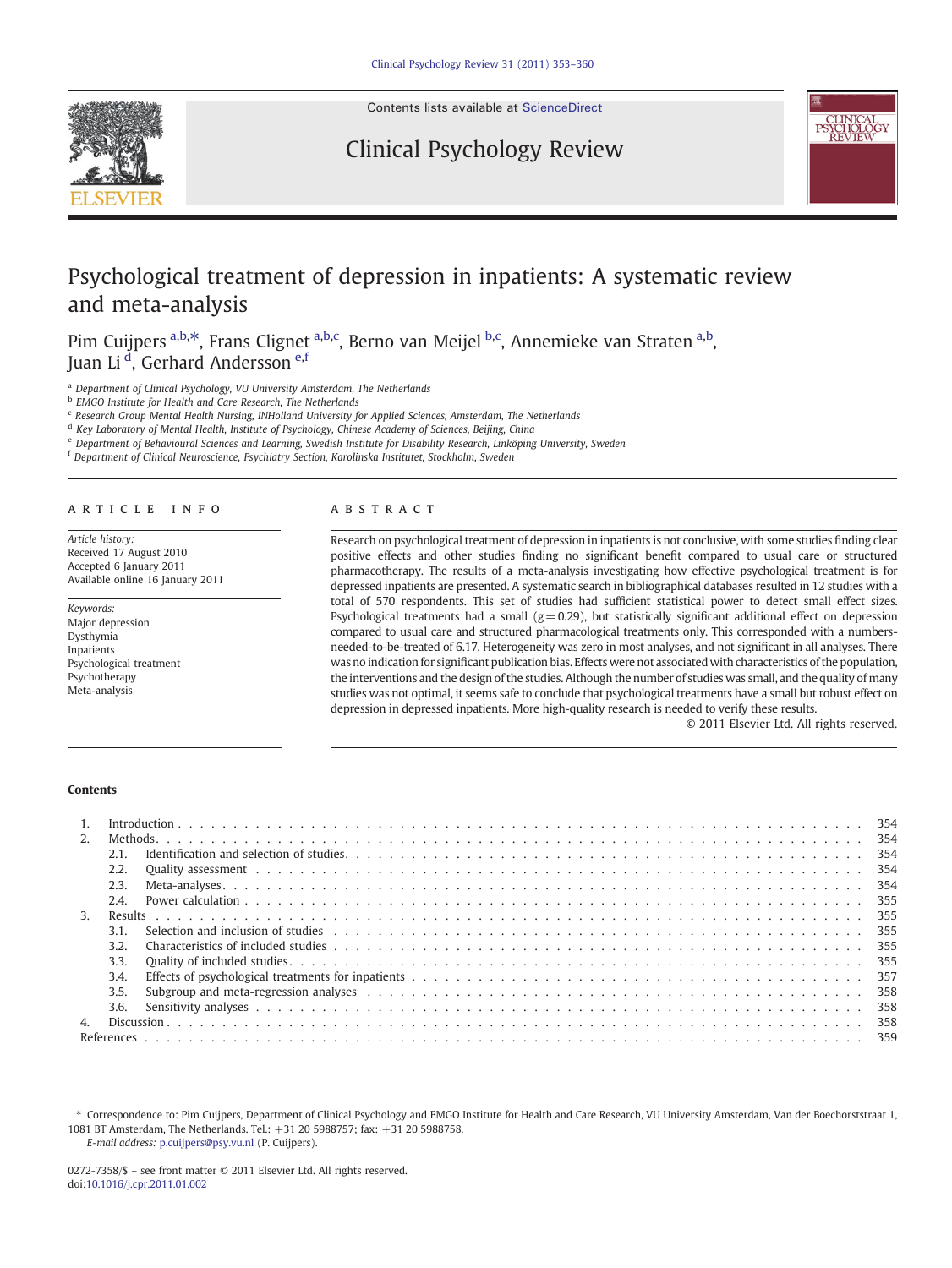# 1. Introduction

It is well-established that psychological interventions are effective in the treatment of depressive disorders in adults [\(Churchill et al., 2001;](#page-6-0) [Cuijpers, van Straten, Warmerdam, & Smits, 2008\)](#page-6-0), although the effects may have been overestimated because of publication bias [\(Cuijpers,](#page-6-0) [Smit, Bohlmeijer, Hollon, & Andersson, 2010](#page-6-0)) and because of the relatively low methodological quality of many studies in this area [\(Cuijpers, van Straten, Bohlmeijer, Hollon, & Andersson, 2010\)](#page-6-0). Most research on psychological interventions for depression have been conducted in outpatients with mild to moderate depressive disorders [\(Churchill et al., 2001; Cuijpers, van Straten, Warmerdam, & Andersson,](#page-6-0) [2008; Cuijpers, van Straten, Warmerdam and Smits, 2008](#page-6-0)), often recruited via advertisement or in the general public. Psychological treatments have been found to be less effective in outpatients with chronic depression ([Cuijpers, van Straten, Schuurmans et al., 2010\)](#page-6-0), and possibly severe depression [\(Elkin et al., 1989](#page-6-0)), although evidence is not conclusive [\(Driessen, Cuijpers, Hollon, & Dekker, 2010\)](#page-6-0).

Apart from these studies in depressed outpatients, several studies have examined the effects of psychological treatments in depressed inpatients in the past decades. The number of studies in this area, however, is not as large as the number of studies examining psychological treatments for depressed outpatients, presumably because most patients are treated in outpatient settings. Inpatient treatment remains an important treatment option for patients with more severe and chronic depression, who cannot safely stay in their own environment [\(Wolpert, 2001\)](#page-7-0).

Inpatients belong to the most severe and disabled patient populations. Many of these patients suffer from severe and chronic forms of depression, and better treatment options may improve their recovery and reduce the suffering from themselves as well as their relatives. It is important, therefore, to examine the possibilities of psychological treatments to contribute to the reduction of the suffering of depressed inpatients.

Although some studies found positive effects of psychological treatment for depressed inpatients ([De Jong, Treiber, & Henrick, 1986;](#page-6-0) [Hopko, Lejuez, Lepage, Hopko, & McNeil, 2003; Lemmens, Eisler,](#page-6-0) [Buysse, Heene, & Demyttenaere, 2009](#page-6-0)), several other studies did not find significant effects ([Barker, Scott, & Eccleston, 1987; Bowers, 1990;](#page-6-0) [De Jong-Meyer & Hautzinger, 1996; Miller, Norman, & Keitner, 1989](#page-6-0)). Meta-analysis can be used to integrate the results of these studies to get a better estimate of the overall effect size. Because no metaanalysis has attempted to integrate the results of the studies examining the effects of psychological treatments of depressed inpatients until now, this study is aimed at presenting the results of such a meta-analysis. Our hypothesis for this study was that psychological treatments would result in better outcomes compared to the care usually given to depressed patients in inpatient settings.

# 2. Methods

# 2.1. Identification and selection of studies

A database of 1120 papers on the psychological treatment of depression was used. This database has been described in detail elsewhere [\(Cuijpers, van Straten, Warmerdam, & Andersson, 2008](#page-6-0)) and has been used in a series of 25 earlier published meta-analyses [\(www.](http://www.evidencebasedpsychotherapies.org) [evidencebasedpsychotherapies.org\)](http://www.evidencebasedpsychotherapies.org). The database is continuously updated and was developed through a comprehensive literature search (from 1966 to January 2010) in which 10,346 abstracts in Pubmed (1831 abstracts), PsycInfo (2943), Embase (3087) and the Cochrane Central Register of Controlled Trials (2485) were examined. These abstracts were identified by combining terms indicative of psychological treatment and depression (both MeSH-terms and text words). For this database, the primary studies from 42 meta-analyses of psychological treatment for depression were also checked to secure that no published studies had

been missed [\(www.evidencebasedpsychotherapies.org\)](http://www.evidencebasedpsychotherapies.org). For the current study, the full texts of these 1120 papers were examined. The reference lists of earlier reviews of psychotherapies for chronic depression and dysthymia were also examined [\(Stuart, Wright, Thase, & Beck, 1997;](#page-7-0) [Cole, Elie, McCusker, Bellavance, & Mansour, 2000; Huber, 2005\)](#page-7-0), as well as the references of the included primary studies.

We included (a) randomized trials (b) in which the effects of a psychological treatment (c) was compared to the effects of a control group (d) in adults who were hospitalized in a psychiatric setting during the treatment and (e) who had a depressive disorder (established with a diagnostic interview) as the primary presenting problem. Only studies were included in which structured and standardized psychotherapies referring to a protocol or clearly defined method were used, which were clearly different from the standard care. Studies in patients with comorbid substance use disorders and depression in substance use disorders units were excluded [\(Bowman, Ward, Bowman, & Scogin,](#page-6-0) [1996; Daughters et al., 2009\)](#page-6-0), because depression was not the primary disorder in these patients, and the treatment units differed too much from other psychiatric inpatient settings.

# 2.2. Quality assessment

The validity of included studies was assessed with four criteria of the 'Risk of bias' assessment tool, developed by the Cochrane Collaboration ([Higgins & Green, 2008\)](#page-6-0). This tool assesses possible sources of bias in randomized trials, including the adequate generation of allocation sequence; the concealment of allocation to conditions; the prevention of knowledge of the allocated intervention; and dealing with incomplete outcome data. The two other criteria of the 'Risk of bias' assessment tool were not used in this study. One is aimed at selective outcome reporting (which is only possible in the tool if the study protocol is available, or other very clear indications of reporting only a selection of outcomes; none of studies reported publication of a study protocol), the other criterion is a rest category of possible problems that could put the study at a high risk of bias (but we did not find any indication for this).

#### 2.3. Meta-analyses

For each comparison between a psychological treatment and a control group (or another active treatment), the effect size indicating the difference between the two groups at post-test was calculated (Cohen's d or standardized mean difference). Effect sizes were calculated by subtracting (at post-test) the average score of the psychological treatment group from the average score of the comparison group, and dividing the result by the pooled standard deviations of the two groups. Effect sizes of 0.8 can be assumed to be large, while effect sizes of 0.5 are moderate, and effect sizes of 0.2 are small [\(Cohen, 1988\)](#page-6-0). Because several studies had small sample sizes we corrected the effect size for small sample bias according to the procedures suggested by [Hedges and Olkin \(1985\).](#page-6-0)

In the calculations of effect sizes, we only used those instruments that explicitly measured symptoms of depression, such as the Beck Depression Inventory [\(Beck, Ward, Mendelson, Mock, & Erbaugh,](#page-6-0) [1961](#page-6-0)) and the Hamilton Rating Scale for Depression (HRSD; [Hamilton,](#page-6-0) [1960](#page-6-0)). If more than one depression measure was used, the mean of the effect sizes was calculated, so that each study only provided one effect size. If means and standard deviations were not reported, we used the procedures of the Comprehensive Meta-Analysis software (see below) to calculate the effect size using dichotomous outcomes. If insufficient data were reported to calculate an effect size, the study was excluded (which was the case in one study, which reported no data or tests for the four conditions to which the subjects were randomized; [Waring et al., 1988\)](#page-7-0).

To calculate pooled mean effect sizes, we used the computer program Comprehensive Meta-Analysis (version 2.2.021). As we expected considerable heterogeneity among the studies, we decided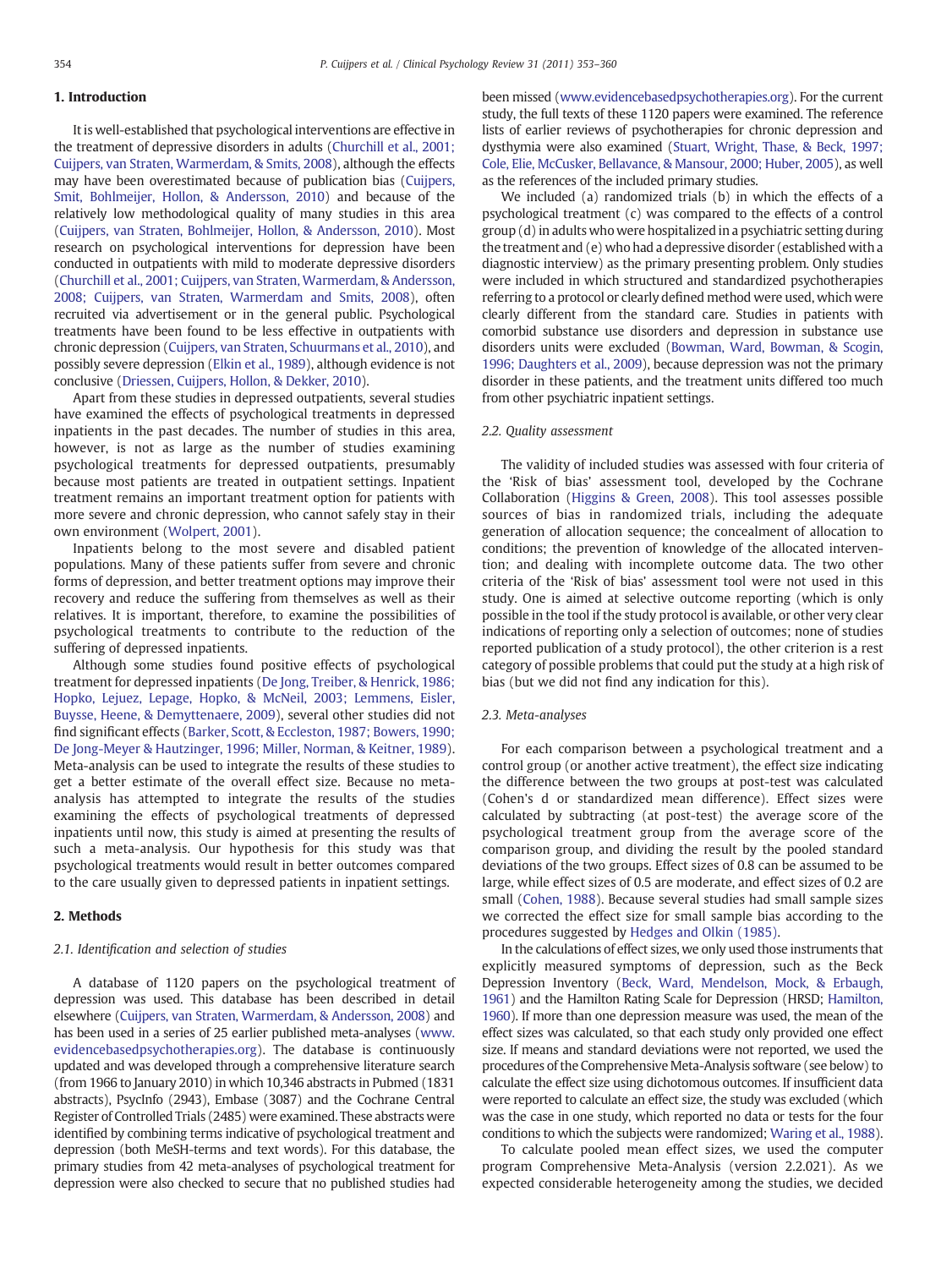to calculate mean effect sizes using a random effects model. In the random effects model it is assumed that the included studies are drawn from 'populations' of studies that differ from each other systematically (heterogeneity). In this model, the effect sizes resulting from included studies not only differ because of the random error within studies (as in the fixed effects model), but also because of true variation in effect size from one study to the next.

The standardized mean difference is not easy to interpret from a clinical point of view. Therefore, we transformed the standardized mean differences into the numbers-needed-to-be-treated (NNT), using the formulae provided by [Kraemer and Kupfer \(2006\)](#page-6-0). The NNT indicates the number of patients that have to be treated in order to generate an additional positive outcome in one of them ([Smit, Ederveen, Cuijpers,](#page-7-0) [Deeg, & Beekman, 2006](#page-7-0)).

As a test of homogeneity of effect sizes, we calculated the  $l^2$ -statistic which is an indicator of heterogeneity in percentages. A value of 0% indicates no observed heterogeneity, and larger values show increasing heterogeneity, with 25% as low, 50% as moderate, and 75% as high heterogeneity [\(Higgins, Thompson, Deeks, & Altman, 2003\)](#page-6-0). We also calculated the Q-statistic, but only report whether this was significant or not.

Subgroup analyses were conducted according to the mixed effect model. In this model, studies within subgroups are pooled with the random effects model, while tests for significant differences between subgroups are conducted with the fixed effects model. For continuous variables, we used meta-regression analyses to test whether there was a significant relationship between the continuous variable and the effect size, as indicated with a Z-value and an associated p-value.

Publication bias was tested by inspecting the funnel plot on primary outcome measures, and by Duval and Tweedie's trim and fill procedure ([Duval & Tweedie, 2000](#page-6-0)) which yields an estimate of the effect size after the publication bias has been taken into account (as implemented in Comprehensive Meta-analysis, version 2.2.021).

#### 2.4. Power calculation

Because we expected a limited number of studies, we conducted a power calculation to examine how many studies should be included in order to have sufficient statistical power to identify relevant effects. We conducted a power calculation according to the procedures described by [Borenstein, Hedges, Higgins, and Rothstein \(2009\)](#page-6-0). We aimed at a sufficient number of studies to be able to identify a small effect size of 0.3. These calculations indicated that we would need to include at least 20 studies with a mean sample size of 30 (15 participants per condition), to be able to detect an effect size of  $d=0.3$  (conservatively assuming a medium level of between-study variance, τ2, a statistical power of 0.80, and a significance level, alpha, of 0.05). Alternatively, we would need 15 studies with 40 participants each to detect an effect size of  $d=0.30$ , or 14 studies with 50 participants.

# 3. Results

#### 3.1. Selection and inclusion of studies

In Fig. 1, a flowchart describing the inclusion of studies is presented. A total of 10,346 abstracts were examined, of 1122 the full texts were retrieved, of which 879 were excluded. A total of 263 trials were identified and included in our database [\(www.evidencebasedpsychotherapies.org](http://www.evidencebasedpsychotherapies.org)). Fourteen trials were aimed at inpatients, met our inclusion criteria and were included in the current meta-analysis.

# 3.2. Characteristics of included studies

The twelve studies included a total of 570 respondents (308 in the psychotherapy conditions and 262 in the control conditions). Selected characteristics of the studies are presented in [Table 1](#page-3-0).



Fig. 1. Flowchart of inclusion of studies.

Two studies were aimed at patients with chronic depressive disorder, lasting for at least two years. One was specifically aimed at older adults. In nine studies one treatment was compared with a control group, while in the remaining three studies two treatments were compared with one control group. This resulted in 15 comparisons between a psychological treatment and a control group. In seven comparisons cognitive behavior therapy (CBT) was examined, behavioral activation therapy in two, and the remaining six comparisons examined other therapies (family therapy, interpersonal psychotherapy, problem-solving therapy, social skills training and a mix of different approaches). In eight therapies an individual treatment format was used, one used a group format, and the remaining six used another format (family therapy or combined format). The number of sessions ranged from six to 47 (six studies had six to nine sessions, 5 had 10 to 15 sessions, and 4 more than 15 sessions). In two studies the majority of participants did not receive pharmacotherapy in any condition (0% in [De Jong et al., 1986;](#page-6-0) 9.7% in [Nickel et al., 2004](#page-7-0)), while in the other studies all participants received pharmacotherapy (in one study one of the patients did not receive pharmacotherapy; [Lemmens et al., 2009\)](#page-6-0). The HRSD was used in 9 of the 14 studies, the BDI was used in 10 studies. Only one study used another instrument to assess depression (De Jong and colleagues used the D-scale, as well as the HRSD and the BDI; [von Zerssen, 1976\)](#page-7-0). Five studies were conducted in the United States, five in Germany, and two in other European countries (the United Kingdom and Belgium). Nine studies were written in English, three in German.

### 3.3. Quality of included studies

The quality of the studies was not optimal. Seven of the 12 studies gave insufficient information whether the allocation sequence was generated adequately. Nine studies gave insufficient information about whether the allocation was adequately concealed. We assessed whether incomplete outcome data were adequately addressed, by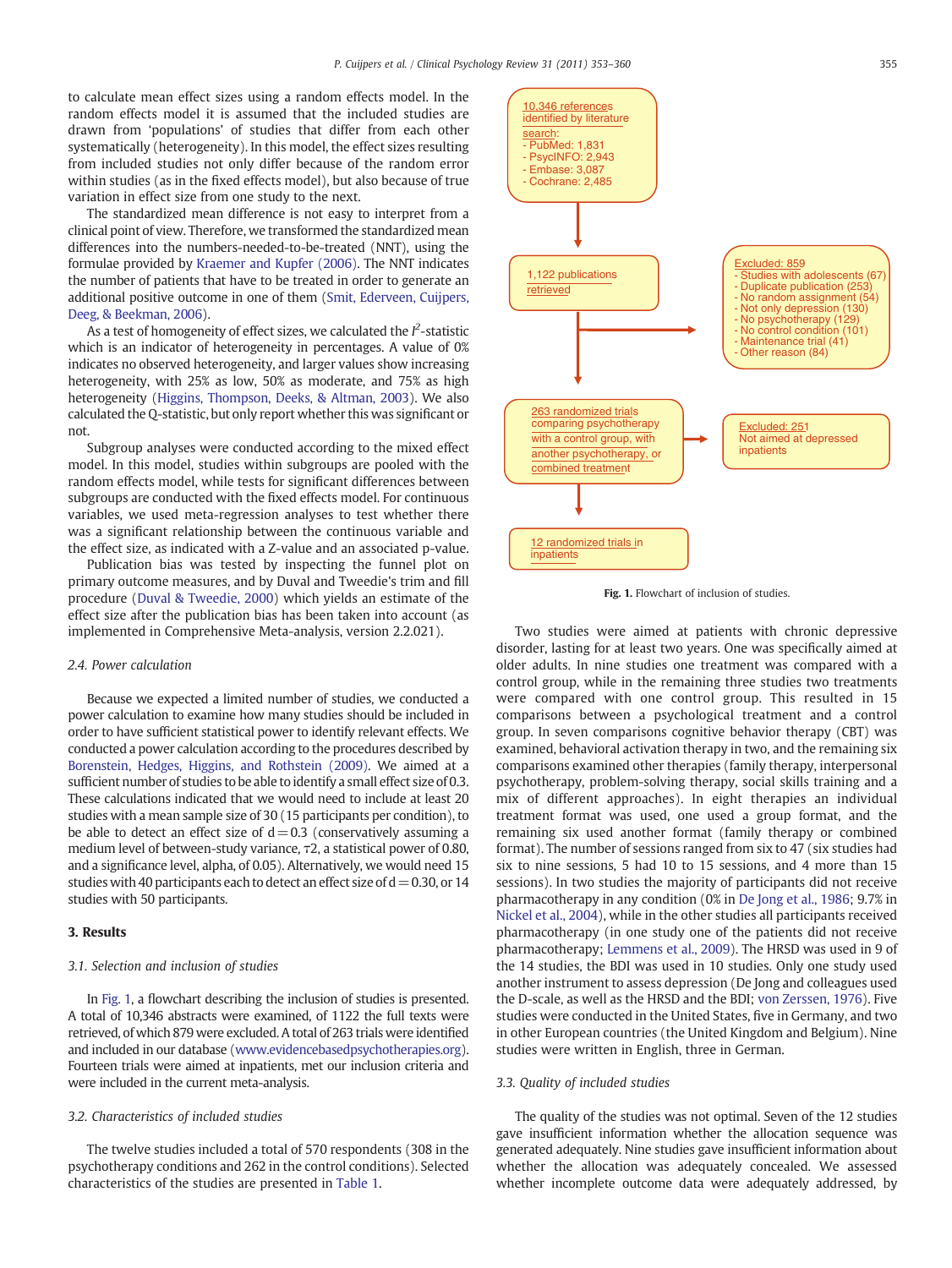<span id="page-3-0"></span>Selected characteristics of psychological treatment of depression in inpatients.

|                                                                     | Definition of depression Excluded comorbidity                                           |                                                                                                                                                                                                                              | Conditions                                                        |                   | N Psychotherapy                                                                                                                   |              |                | Format Nsess Control interventions                                                                                                   | Concurrent pharmaco-<br>therapy                                                      | Follow up          | Instruments Country       |            |
|---------------------------------------------------------------------|-----------------------------------------------------------------------------------------|------------------------------------------------------------------------------------------------------------------------------------------------------------------------------------------------------------------------------|-------------------------------------------------------------------|-------------------|-----------------------------------------------------------------------------------------------------------------------------------|--------------|----------------|--------------------------------------------------------------------------------------------------------------------------------------|--------------------------------------------------------------------------------------|--------------------|---------------------------|------------|
| Barker, Scott, &<br>Eccleston, 1987                                 | Chronic MDD $(>2$ years)<br>(RDC) AND treatment<br>refractory                           | None reported                                                                                                                                                                                                                | 1. CBT<br>2. Control                                              |                   | 10 Cognitive behavior<br>10 therapy                                                                                               | $\mathbf{I}$ | 15             | No description reported                                                                                                              | 6 weeks phenelzine,<br>L-tryptophan + lithium;<br>followed by another<br>combination | Post-test          | <b>HAMD</b>               | UK         |
| <b>Bowers</b> , 1990                                                | MDD (DSM-III)                                                                           | bipolar, panic, alcoholism, drug 1. CBT<br>use, antisocial personality<br>disorder, psychotic depression, 3. Control<br>schizophrenia, organic brain<br>syndrome, mental retardation                                         | 2. Relaxation                                                     | 10<br>10          | CBT according to<br>Beck, Rush, Shaw<br>10 and Emery, 1979                                                                        | $\mathbf{I}$ | 12             | Usual attention from<br>treatment team, including<br>activity therapy,<br>occupational therapy,<br>recreational therapy              | Nortriptyline                                                                        |                    | Dis-charge HAMD; BDI US   |            |
| Bowers, Stuart,<br>MacFarlane and<br><b>Gorman, 1993</b>            | $MDD (DSM-III-R) +$<br>$HRSD \ge 15 + BDI \ge 15$                                       | Active substance abuse,<br>other axis I disorder, axis<br>II personality disorder,                                                                                                                                           | 1. CBT<br>2. unguided CCBT<br>3. Control                          | 6<br>$\mathbf{8}$ | 8 CBT according to<br>Beck et al., 1979                                                                                           | $\mathbf{I}$ | 8              | Participation in the<br>activities of the ward.<br>including milieu therapy,<br>occupational therapy,<br>vocational rehabilitation.  | Pharmacotherapy<br>according to the choice<br>of the treating physician              | Post-test          | HAMD; BDI US              |            |
| <b>Brand and</b><br>Clingempeel,<br>1992                            | Geriatric patients<br>with MDD (RDC)                                                    | cognitive impairment,<br>history of alcohol or<br>substance abuse,<br>psychotic features                                                                                                                                     | 1. BAT<br>2. Control                                              | 27<br>26          | Behavioral activation<br>therapy                                                                                                  | G            | 8              | Standard hospital programs,<br>including adjunctive therapies<br>(e.g., art, music), regular sessions<br>with treatment team members | Not further specified                                                                | Post-test          | HAMD; BDI US              |            |
| De Jong, Treiber<br>and Henrick, 1986                               | Chronic MDD+<br>dysthymia $(DSM-III)$ +<br>BDI > 20                                     | endogenous or melancholic<br>major depression; positive<br>family history of affective<br>disorder in any first-degree<br>relative;                                                                                          | $1. BAT + SST + CT$<br>2. CBT<br>3. Nonspecific control           | 10<br>10          | 10 1. Behavioral activation<br>therapy $+$ social skills<br>$training + cognitive$<br>restructuring<br>2. Cognitive restructuring | C            | 33<br>47       | Occupational/recreational<br>therapy, relaxation<br>training, exercise,                                                              | No pharmacotherapy during 6 months<br>therapy in all three<br>conditions             |                    | HAMD, BDI, GER<br>D-scale |            |
| De Jong-Meyer and<br>Hautzinger, 1996                               | Endogeneous<br>depression $(ICD-9)$ +<br>MDD (DSM-III-R)                                | other mental disorders<br>(except personality disorders) 2. Control                                                                                                                                                          | 1. CBT                                                            | 36<br>44          | CBT according to<br>Beck et al., 1979                                                                                             | $\mathbf{I}$ | 24             | General supportive therapy                                                                                                           | Amitriptyline                                                                        |                    | 12 months HAMD; BDI GER   |            |
| Hautzinger,<br>de Jong-Meyer,<br>Treiber, Rudolf<br>and Thien, 1996 | MDD or dysthymia<br>$(DSM-III-R)$ + neurotic<br>$depr (ICD-9) + HAMD/$<br>$BDI \geq 20$ | other mental disorders<br>(except personality disorders)                                                                                                                                                                     | 1. CBT<br>2. Control                                              | 20<br>22          | Cognitive behavior<br>therapy according to<br>Beck et al., 1979                                                                   | $\mathbf{I}$ | 24             | General supportive therapy                                                                                                           | Amitriptyline                                                                        |                    | 12 months HAMD; BDI GER   |            |
| Hopko, Lejuez,<br>Lepage, Hopko,<br>and McNeil, 2003                | <b>MDD</b>                                                                              | psychotic disorders                                                                                                                                                                                                          | 1. BAT<br>2. Control                                              | 10                | Behavioral activation<br>15 therapy                                                                                               |              | 6              | Token economy system; no<br>further description provided                                                                             | SSRIs or TCAs (not<br>further specified)                                             | Post-test          | <b>BDI</b>                | <b>US</b>  |
| Lemmens, Eisler.<br>Buysse, Heene,<br>and Demyttenaere,<br>2009     | MDD (DSM-IV)                                                                            | bipolar disorders                                                                                                                                                                                                            | 1. Single family therapy<br>2. Multi family therapy<br>3. Control | 25<br>35<br>23    | Systemic couple<br>therapy for depression;<br>multi-family group<br>therapy (conceptually<br>identical)                           | FG           | $\overline{7}$ | Non-verbal therapies; cognitive<br>behavioral approaches;<br>systemic therapy; activation,                                           | Not further specified                                                                | 12 months          | <b>BDI</b>                | <b>BEL</b> |
| Miller, Norman<br>and Keitner, 1989                                 | $MDD (DIS) + BD$<br>$17 + M-HRSD > 17$                                                  | bipolar, alcohol or drug<br>dependence, schizophrenia,<br>somatization disorder,<br>antisocial personality,<br>organic brain syndrome                                                                                        | 1. CBT<br>2. SST<br>3. Control                                    | 15<br>14<br>17    | CBT according to<br>Beck et al., 1979;<br>Social skills training<br>(Bellack, Hersen &<br>Himmelhoch, 1981)                       |              | 10<br>12       | daily meetings with nursing<br>staff, occupational therapy,<br>social work evaluation of the<br>family (no psychotherapy)            | semi-structured<br>medication protocol                                               | 6 and<br>12 months | M-HAMD.<br><b>BDI</b>     | <b>US</b>  |
| Nickel et al., 2004                                                 | Depression/adjustment<br>disorder (SCID)                                                | psychotic disorders;<br>personality disorders                                                                                                                                                                                | 1. Couple therapy<br>2. Control                                   | 15<br>16          | Couple therapy                                                                                                                    | $\mathbf{I}$ | 6              | Standard psychotherapy,<br>including group Gestalt therapy,<br>breathing therapy, and exercise                                       | Only 3 of 31 had used<br>pharmaco-therapy in past 2<br>years (not further specified) | Post-test          | <b>BDI</b>                | <b>GER</b> |
| Schramm<br>et al., 2007                                             | $MDD (SCID) +$<br>HAMD > 16                                                             | bipolar I, substance abuse/<br>dependency, other axis I<br>disorders, mental disorder<br>because of organic factors,<br>borderline/antisocial<br>personality disorder;<br>psychotic symptoms;<br>severe cognitive impairment | 1. IPT<br>2. Control                                              | 63<br>61          | Interpersonal<br>psychotherapy                                                                                                    | C            | 11             | Clinical management<br>(psychoeducation and supportive<br>therapy); no further description                                           | Standardized<br>pharmacotherapy (sertraline<br>as first line treatment)              |                    | 12 months HAMD; BDI       | GER        |

Abbreviations: BAT: Behavioral activation therapy; BDI: Beck Depression Inventory; BEL: Belgium; C: combination of individual and group; CAU: care-as-usual; CCBT: Computerized cognitive behavior therapy; Comb: combined ind group; CT: cognitive restructuring; DIS: Diagnostic Interview Schedule; D-scale: Depression scale; FG: combined family and group format;G: group; GER: Germany; Grp: group; HAMD: Hamilton Depression Rating Scale; Ind: indiv individual; IPT: Interpersonal psychotherapy; MDD: major depressive disorder; M-HAMD, Modified HAMD; Pharm: pharmacotherapy; RDC: Research Diagnostic Criteria; SCL-90-D: Symptom Checklist-90-depression scale; SST: Social s training; UK: United Kingdom; US: United States.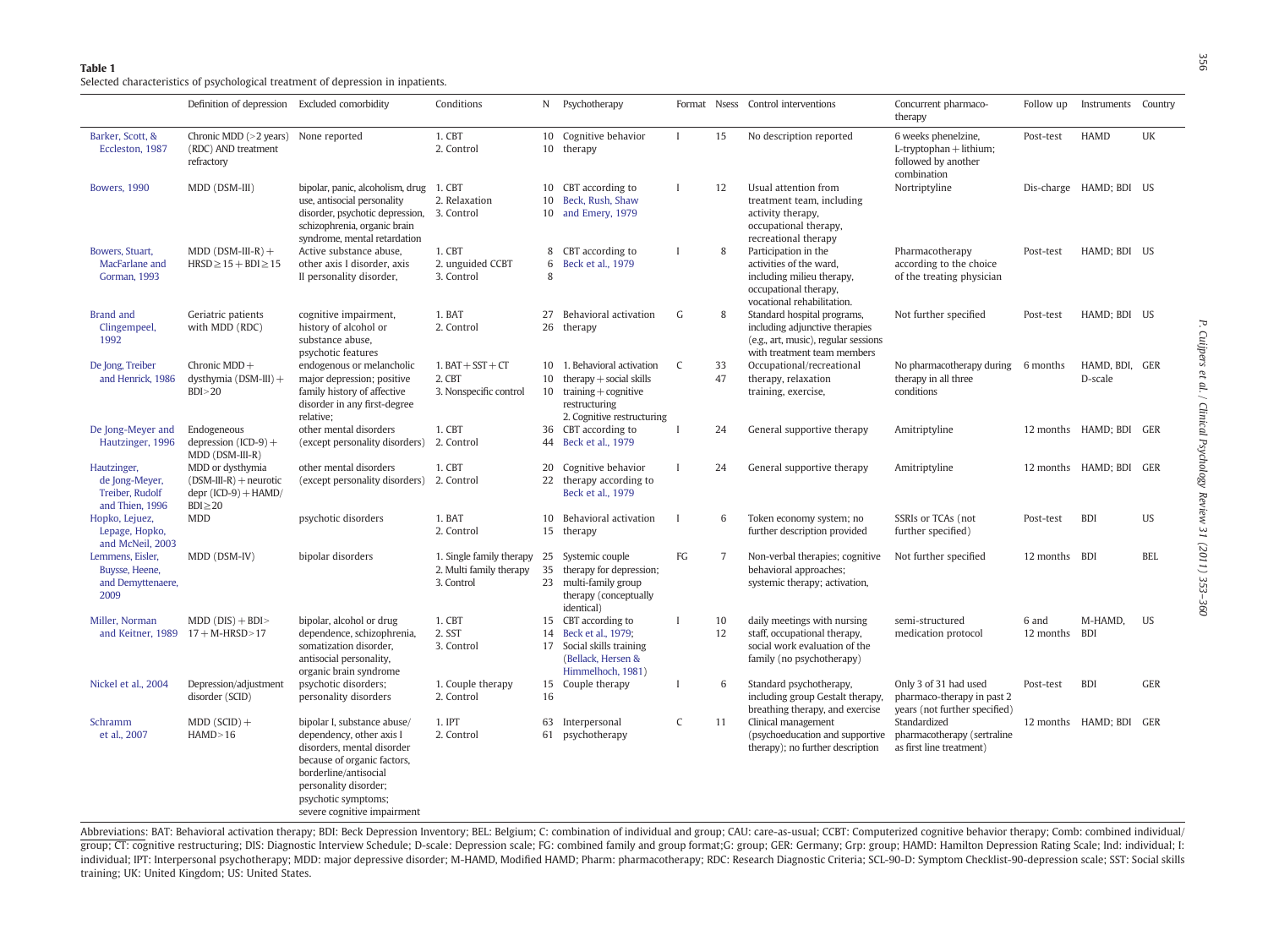<span id="page-4-0"></span>conducting intention-to-treat analyses with all randomized subjects being included in the analyses. This was the case in 5 of the 12 studies. In 6 studies knowledge of the allocated interventions was adequately prevented by blinding of the assessors, while in three studies only selfreport measures were used. Three studies met all four quality criteria [\(Lemmens et al., 2009; Nickel et al., 2004; Schramm et al., 2007](#page-6-0)).

# 3.4. Effects of psychological treatments for inpatients

The overall mean effect size indicating the difference between psychological treatments and control groups was  $g = 0.29$  (95% CI:  $0.13 \sim 0.44$ ; p $\leq 0.001$ ), which corresponds with a NNT of 6.17. Heterogeneity was zero and not significant. These results are summarized in Table 2, and in [Fig. 2](#page-5-0).

A post-hoc power calculation showed that our set of studies had sufficient statistical power to detect a significant effect size of  $g = 0.27$ . This was based on the mean number of participants in the studies (which was 48), and the finding that the between-study variance  $(\tau^2)$  was zero, which results in higher statistical power to detect significant effect sizes.

In this meta-analysis we included three studies in which two psychological treatments were compared with the same control group. This means that multiple comparisons from these three studies were included in the same analysis. These multiple comparisons, however, are not independent of each other, which may have resulted in an artificial reduction of heterogeneity and may have affected the pooled effect size. We examined the possible effects of this by conducting an analysis in which we included only one effect size per study. First, we included only the comparison with the largest effect size from the studies with multiple comparisons. Then we conducted another analysis in which we included only the smallest effect size. As can be seen from Table 2, the resulting effect sizes were almost the same as in the overall analyses. Heterogeneity did not increase, and remained zero in these analyses.

We also calculated the effect sizes based on the BDI (while excluding the effect sizes based on other measurement instruments), and found comparable results (g = 0.24; 95% CI: 0.08–0.40;  $l^2 = 0$ ;  $NNT = 7.46$ ). The effect size based on the HRSD was also comparable with the overall effect size  $(g= 0.33; 95\%$  CI: 0.14–0.52; 5.43), and although there was some heterogeneity ( $l^2 = 4.81\%$ ), this was very small and not significant.

Neither the funnel plot nor Duval and Tweedie's trim and fill procedure pointed at a significant publication bias. The effect size indicating the difference between the treatment and control condition was remained exactly the same after adjustment for publication bias (number of trimmed studies: 0).

At 12 months follow-up, the difference between the experimental conditions was reported by five studies (six comparisons). The overall

Table 2

Meta-analyses of studies examining the effects of psychological treatments for depressed inpatients: Hedges' g.

| $3.57***$<br>$\boldsymbol{0}$<br>• All studies<br>15<br>0.29<br>$0.13 - 0.44$<br>6.17<br>$3.41**$<br>• One effect per study (highest) $c$ )<br>12<br>$\boldsymbol{0}$<br>0.30<br>$0.13 - 0.47$<br>5.95<br>$3.12**$<br>$\boldsymbol{0}$<br>6.58<br>• One effect per study (lowest) $c$ )<br>12<br>0.27<br>$0.10 - 0.45$<br>$3.39**$<br>11<br>0.33<br>$0.14 - 0.52$<br>4.81<br>5.43<br>• Only HRSD<br>14<br>0.24<br>$0.08 - 0.40$<br>$2.91**$<br>$\bf{0}$<br>• Only BDI<br>7.46<br>Subgroup analyses<br>$\overline{7}$<br>$-CBT$<br>1.43<br>$\boldsymbol{0}$<br>• Psychotherapy<br>0.19<br>$-0.07 - 0.44$<br>0.367<br>9.43<br>$- BA$<br>$\overline{2}$<br>0.56<br>$2.44*$<br>$\boldsymbol{0}$<br>$0.11 - 1.00$<br>3.25<br>6<br>$2.61**$<br>- Other<br>0.30<br>$0.07 - 0.52$<br>$\mathbf{0}$<br>5.95<br>8<br>- Individual<br>0.24<br>$-0.02 - 0.50$<br>1.82<br>$\mathbf{0}$<br>0.691<br>7.46<br>• Format<br>$\overline{7}$<br>$3.10**$<br>0.31<br>$\mathbf{0}$<br>5.75<br>- Mixed/group/other<br>$0.11 - 0.51$<br>6<br>$3.09**$<br>$\boldsymbol{0}$<br>4.39<br>• Number of sessions<br>$-6$ to 9<br>0.41<br>$0.15 - 0.67$<br>0.472<br>5<br>$-10$ to 15<br>0.18<br>$-0.08 - 0.44$<br>$\mathbf{0}$<br>9.80<br>1.37<br>$\overline{4}$<br>0.32<br>$-0.06 - 0.69$<br>1.64<br>26.42<br>5.56<br>- 16 or more<br>$3.02**$<br>12<br>0.26<br>$0.09 - 0.42$<br>$\boldsymbol{0}$<br>6.85<br>• Pharmacotherapy<br>- Yes<br>0.314<br>3<br>$-$ No<br>0.51<br>$0.05 - 0.97$<br>$2.16*$<br>$\boldsymbol{0}$<br>3.55<br>$\,6\,$<br>$-$ USA<br>0.35<br>$0.05 - 0.64$<br>$2.32*$<br>$\mathbf{0}$<br>0.633<br>5.10<br>- Region<br>$-$ EU<br>$\boldsymbol{9}$<br>0.26<br>$0.08 - 0.45$<br>2.76<br>$\Omega$<br>6.85<br>$\overline{4}$<br>0.28<br>$2.27*$<br>$\mathbf{0}$<br>• Quality of study<br>- High<br>$0.04 - 0.52$<br>0.96<br>6.41<br>$2.76$ **<br>$\mathbf{0}$<br>- Other<br>11<br>0.29<br>$0.08 - 0.49$<br>6.17<br>Sensitivity analyses<br>Only cognitive-behavioral therapies<br>$\boldsymbol{9}$<br>0.28<br>$2.45*$<br>$0.06 - 0.50$<br>$\boldsymbol{0}$<br>• All studies<br>6.41<br>8<br>$\boldsymbol{0}$<br>• One effect per study (highest) $c$ )<br>0.26<br>$0.03 - 0.49$<br>$2.21*$<br>6.85<br>• One effect per study (lowest) $c$ )<br>8<br>$2.59*$<br>$\Omega$<br>0.31<br>$0.08 - 0.54$<br>5.75<br>$\boldsymbol{9}$<br>$2.75$ **<br>• Only HRSD<br>0.35<br>$0.10 - 0.60$<br>15.50<br>5.10<br>9<br>• Only BDI<br>0.26<br>$0.04 - 0.49$<br>$2.34*$<br>$\mathbf{0}$<br>6.85<br>Studies with more than 15 sessions removed<br>0.29<br>$3.15***$<br>$\boldsymbol{0}$<br>- All studies<br>11<br>$0.11 - 0.48$<br>6.17<br>$\boldsymbol{9}$<br>0.32<br>$3.17**$<br>$\mathbf{0}$<br>• One effect per study (highest) $c$ )<br>$0.12 - 0.53$<br>5.56<br>$\boldsymbol{9}$<br>• One effect per study (lowest) $c$ )<br>0.31<br>$0.11 - 0.52$<br>$3.04***$<br>$\Omega$<br>5.75<br>$\overline{7}$<br>0.37<br>$0.14 - 0.59$<br>$3.18**$<br>$\boldsymbol{0}$<br>• Only HRSD<br>4.85<br>10<br>$\mathbf{0}$<br>• Only BDI<br>0.24<br>$0.06 - 0.43$<br>$2.55*$<br>7.46<br>No pharmacotherapy studies removed<br>• All studies<br>12<br>0.26<br>$0.09 - 0.42$<br>$3.02$ **<br>$\boldsymbol{0}$<br>6.85<br>$\mathbf{0}$<br>• One effect per study (highest) $c$ )<br>10<br>0.28<br>$3.00**$<br>$0.10 - 0.46$<br>6.41<br>10<br>0.27<br>$2.88***$<br>$\mathbf{0}$<br>6.58<br>• One effect per study (lowest) $c$ )<br>$0.09 - 0.45$<br>$\boldsymbol{9}$<br>0.28<br>$2.84***$<br>3.37<br>• Only HRSD<br>$0.09 - 0.48$<br>6.41<br>11<br>0.22<br>$2.53*$<br>$\mathbf{0}$<br>8.06<br>• Only BDI<br>$0.05 - 0.39$ | Study | new analyses of statics examining the enects of psychological treatments for aepressed inpatients, ricages y | $N_{comp}$ | g | 95% CI | Z | I <sup>2</sup> a) | D <sub>b</sub> | <b>NNT</b> |
|-------------------------------------------------------------------------------------------------------------------------------------------------------------------------------------------------------------------------------------------------------------------------------------------------------------------------------------------------------------------------------------------------------------------------------------------------------------------------------------------------------------------------------------------------------------------------------------------------------------------------------------------------------------------------------------------------------------------------------------------------------------------------------------------------------------------------------------------------------------------------------------------------------------------------------------------------------------------------------------------------------------------------------------------------------------------------------------------------------------------------------------------------------------------------------------------------------------------------------------------------------------------------------------------------------------------------------------------------------------------------------------------------------------------------------------------------------------------------------------------------------------------------------------------------------------------------------------------------------------------------------------------------------------------------------------------------------------------------------------------------------------------------------------------------------------------------------------------------------------------------------------------------------------------------------------------------------------------------------------------------------------------------------------------------------------------------------------------------------------------------------------------------------------------------------------------------------------------------------------------------------------------------------------------------------------------------------------------------------------------------------------------------------------------------------------------------------------------------------------------------------------------------------------------------------------------------------------------------------------------------------------------------------------------------------------------------------------------------------------------------------------------------------------------------------------------------------------------------------------------------------------------------------------------------------------------------------------------------------------------------------------------------------------------------------------------------------------------------------------------------------------------------------------------------------------------------------------------------------------------------------------------------------------------------------------------------------------------------------------------------------------------------------------------------------------------------------------------------------------------------------------------------------------------------------------------------------|-------|--------------------------------------------------------------------------------------------------------------|------------|---|--------|---|-------------------|----------------|------------|
|                                                                                                                                                                                                                                                                                                                                                                                                                                                                                                                                                                                                                                                                                                                                                                                                                                                                                                                                                                                                                                                                                                                                                                                                                                                                                                                                                                                                                                                                                                                                                                                                                                                                                                                                                                                                                                                                                                                                                                                                                                                                                                                                                                                                                                                                                                                                                                                                                                                                                                                                                                                                                                                                                                                                                                                                                                                                                                                                                                                                                                                                                                                                                                                                                                                                                                                                                                                                                                                                                                                                                                               |       |                                                                                                              |            |   |        |   |                   |                |            |
|                                                                                                                                                                                                                                                                                                                                                                                                                                                                                                                                                                                                                                                                                                                                                                                                                                                                                                                                                                                                                                                                                                                                                                                                                                                                                                                                                                                                                                                                                                                                                                                                                                                                                                                                                                                                                                                                                                                                                                                                                                                                                                                                                                                                                                                                                                                                                                                                                                                                                                                                                                                                                                                                                                                                                                                                                                                                                                                                                                                                                                                                                                                                                                                                                                                                                                                                                                                                                                                                                                                                                                               |       |                                                                                                              |            |   |        |   |                   |                |            |
|                                                                                                                                                                                                                                                                                                                                                                                                                                                                                                                                                                                                                                                                                                                                                                                                                                                                                                                                                                                                                                                                                                                                                                                                                                                                                                                                                                                                                                                                                                                                                                                                                                                                                                                                                                                                                                                                                                                                                                                                                                                                                                                                                                                                                                                                                                                                                                                                                                                                                                                                                                                                                                                                                                                                                                                                                                                                                                                                                                                                                                                                                                                                                                                                                                                                                                                                                                                                                                                                                                                                                                               |       |                                                                                                              |            |   |        |   |                   |                |            |
|                                                                                                                                                                                                                                                                                                                                                                                                                                                                                                                                                                                                                                                                                                                                                                                                                                                                                                                                                                                                                                                                                                                                                                                                                                                                                                                                                                                                                                                                                                                                                                                                                                                                                                                                                                                                                                                                                                                                                                                                                                                                                                                                                                                                                                                                                                                                                                                                                                                                                                                                                                                                                                                                                                                                                                                                                                                                                                                                                                                                                                                                                                                                                                                                                                                                                                                                                                                                                                                                                                                                                                               |       |                                                                                                              |            |   |        |   |                   |                |            |
|                                                                                                                                                                                                                                                                                                                                                                                                                                                                                                                                                                                                                                                                                                                                                                                                                                                                                                                                                                                                                                                                                                                                                                                                                                                                                                                                                                                                                                                                                                                                                                                                                                                                                                                                                                                                                                                                                                                                                                                                                                                                                                                                                                                                                                                                                                                                                                                                                                                                                                                                                                                                                                                                                                                                                                                                                                                                                                                                                                                                                                                                                                                                                                                                                                                                                                                                                                                                                                                                                                                                                                               |       |                                                                                                              |            |   |        |   |                   |                |            |
|                                                                                                                                                                                                                                                                                                                                                                                                                                                                                                                                                                                                                                                                                                                                                                                                                                                                                                                                                                                                                                                                                                                                                                                                                                                                                                                                                                                                                                                                                                                                                                                                                                                                                                                                                                                                                                                                                                                                                                                                                                                                                                                                                                                                                                                                                                                                                                                                                                                                                                                                                                                                                                                                                                                                                                                                                                                                                                                                                                                                                                                                                                                                                                                                                                                                                                                                                                                                                                                                                                                                                                               |       |                                                                                                              |            |   |        |   |                   |                |            |
|                                                                                                                                                                                                                                                                                                                                                                                                                                                                                                                                                                                                                                                                                                                                                                                                                                                                                                                                                                                                                                                                                                                                                                                                                                                                                                                                                                                                                                                                                                                                                                                                                                                                                                                                                                                                                                                                                                                                                                                                                                                                                                                                                                                                                                                                                                                                                                                                                                                                                                                                                                                                                                                                                                                                                                                                                                                                                                                                                                                                                                                                                                                                                                                                                                                                                                                                                                                                                                                                                                                                                                               |       |                                                                                                              |            |   |        |   |                   |                |            |
|                                                                                                                                                                                                                                                                                                                                                                                                                                                                                                                                                                                                                                                                                                                                                                                                                                                                                                                                                                                                                                                                                                                                                                                                                                                                                                                                                                                                                                                                                                                                                                                                                                                                                                                                                                                                                                                                                                                                                                                                                                                                                                                                                                                                                                                                                                                                                                                                                                                                                                                                                                                                                                                                                                                                                                                                                                                                                                                                                                                                                                                                                                                                                                                                                                                                                                                                                                                                                                                                                                                                                                               |       |                                                                                                              |            |   |        |   |                   |                |            |
|                                                                                                                                                                                                                                                                                                                                                                                                                                                                                                                                                                                                                                                                                                                                                                                                                                                                                                                                                                                                                                                                                                                                                                                                                                                                                                                                                                                                                                                                                                                                                                                                                                                                                                                                                                                                                                                                                                                                                                                                                                                                                                                                                                                                                                                                                                                                                                                                                                                                                                                                                                                                                                                                                                                                                                                                                                                                                                                                                                                                                                                                                                                                                                                                                                                                                                                                                                                                                                                                                                                                                                               |       |                                                                                                              |            |   |        |   |                   |                |            |
|                                                                                                                                                                                                                                                                                                                                                                                                                                                                                                                                                                                                                                                                                                                                                                                                                                                                                                                                                                                                                                                                                                                                                                                                                                                                                                                                                                                                                                                                                                                                                                                                                                                                                                                                                                                                                                                                                                                                                                                                                                                                                                                                                                                                                                                                                                                                                                                                                                                                                                                                                                                                                                                                                                                                                                                                                                                                                                                                                                                                                                                                                                                                                                                                                                                                                                                                                                                                                                                                                                                                                                               |       |                                                                                                              |            |   |        |   |                   |                |            |
|                                                                                                                                                                                                                                                                                                                                                                                                                                                                                                                                                                                                                                                                                                                                                                                                                                                                                                                                                                                                                                                                                                                                                                                                                                                                                                                                                                                                                                                                                                                                                                                                                                                                                                                                                                                                                                                                                                                                                                                                                                                                                                                                                                                                                                                                                                                                                                                                                                                                                                                                                                                                                                                                                                                                                                                                                                                                                                                                                                                                                                                                                                                                                                                                                                                                                                                                                                                                                                                                                                                                                                               |       |                                                                                                              |            |   |        |   |                   |                |            |
|                                                                                                                                                                                                                                                                                                                                                                                                                                                                                                                                                                                                                                                                                                                                                                                                                                                                                                                                                                                                                                                                                                                                                                                                                                                                                                                                                                                                                                                                                                                                                                                                                                                                                                                                                                                                                                                                                                                                                                                                                                                                                                                                                                                                                                                                                                                                                                                                                                                                                                                                                                                                                                                                                                                                                                                                                                                                                                                                                                                                                                                                                                                                                                                                                                                                                                                                                                                                                                                                                                                                                                               |       |                                                                                                              |            |   |        |   |                   |                |            |
|                                                                                                                                                                                                                                                                                                                                                                                                                                                                                                                                                                                                                                                                                                                                                                                                                                                                                                                                                                                                                                                                                                                                                                                                                                                                                                                                                                                                                                                                                                                                                                                                                                                                                                                                                                                                                                                                                                                                                                                                                                                                                                                                                                                                                                                                                                                                                                                                                                                                                                                                                                                                                                                                                                                                                                                                                                                                                                                                                                                                                                                                                                                                                                                                                                                                                                                                                                                                                                                                                                                                                                               |       |                                                                                                              |            |   |        |   |                   |                |            |
|                                                                                                                                                                                                                                                                                                                                                                                                                                                                                                                                                                                                                                                                                                                                                                                                                                                                                                                                                                                                                                                                                                                                                                                                                                                                                                                                                                                                                                                                                                                                                                                                                                                                                                                                                                                                                                                                                                                                                                                                                                                                                                                                                                                                                                                                                                                                                                                                                                                                                                                                                                                                                                                                                                                                                                                                                                                                                                                                                                                                                                                                                                                                                                                                                                                                                                                                                                                                                                                                                                                                                                               |       |                                                                                                              |            |   |        |   |                   |                |            |
|                                                                                                                                                                                                                                                                                                                                                                                                                                                                                                                                                                                                                                                                                                                                                                                                                                                                                                                                                                                                                                                                                                                                                                                                                                                                                                                                                                                                                                                                                                                                                                                                                                                                                                                                                                                                                                                                                                                                                                                                                                                                                                                                                                                                                                                                                                                                                                                                                                                                                                                                                                                                                                                                                                                                                                                                                                                                                                                                                                                                                                                                                                                                                                                                                                                                                                                                                                                                                                                                                                                                                                               |       |                                                                                                              |            |   |        |   |                   |                |            |
|                                                                                                                                                                                                                                                                                                                                                                                                                                                                                                                                                                                                                                                                                                                                                                                                                                                                                                                                                                                                                                                                                                                                                                                                                                                                                                                                                                                                                                                                                                                                                                                                                                                                                                                                                                                                                                                                                                                                                                                                                                                                                                                                                                                                                                                                                                                                                                                                                                                                                                                                                                                                                                                                                                                                                                                                                                                                                                                                                                                                                                                                                                                                                                                                                                                                                                                                                                                                                                                                                                                                                                               |       |                                                                                                              |            |   |        |   |                   |                |            |
|                                                                                                                                                                                                                                                                                                                                                                                                                                                                                                                                                                                                                                                                                                                                                                                                                                                                                                                                                                                                                                                                                                                                                                                                                                                                                                                                                                                                                                                                                                                                                                                                                                                                                                                                                                                                                                                                                                                                                                                                                                                                                                                                                                                                                                                                                                                                                                                                                                                                                                                                                                                                                                                                                                                                                                                                                                                                                                                                                                                                                                                                                                                                                                                                                                                                                                                                                                                                                                                                                                                                                                               |       |                                                                                                              |            |   |        |   |                   |                |            |
|                                                                                                                                                                                                                                                                                                                                                                                                                                                                                                                                                                                                                                                                                                                                                                                                                                                                                                                                                                                                                                                                                                                                                                                                                                                                                                                                                                                                                                                                                                                                                                                                                                                                                                                                                                                                                                                                                                                                                                                                                                                                                                                                                                                                                                                                                                                                                                                                                                                                                                                                                                                                                                                                                                                                                                                                                                                                                                                                                                                                                                                                                                                                                                                                                                                                                                                                                                                                                                                                                                                                                                               |       |                                                                                                              |            |   |        |   |                   |                |            |
|                                                                                                                                                                                                                                                                                                                                                                                                                                                                                                                                                                                                                                                                                                                                                                                                                                                                                                                                                                                                                                                                                                                                                                                                                                                                                                                                                                                                                                                                                                                                                                                                                                                                                                                                                                                                                                                                                                                                                                                                                                                                                                                                                                                                                                                                                                                                                                                                                                                                                                                                                                                                                                                                                                                                                                                                                                                                                                                                                                                                                                                                                                                                                                                                                                                                                                                                                                                                                                                                                                                                                                               |       |                                                                                                              |            |   |        |   |                   |                |            |
|                                                                                                                                                                                                                                                                                                                                                                                                                                                                                                                                                                                                                                                                                                                                                                                                                                                                                                                                                                                                                                                                                                                                                                                                                                                                                                                                                                                                                                                                                                                                                                                                                                                                                                                                                                                                                                                                                                                                                                                                                                                                                                                                                                                                                                                                                                                                                                                                                                                                                                                                                                                                                                                                                                                                                                                                                                                                                                                                                                                                                                                                                                                                                                                                                                                                                                                                                                                                                                                                                                                                                                               |       |                                                                                                              |            |   |        |   |                   |                |            |
|                                                                                                                                                                                                                                                                                                                                                                                                                                                                                                                                                                                                                                                                                                                                                                                                                                                                                                                                                                                                                                                                                                                                                                                                                                                                                                                                                                                                                                                                                                                                                                                                                                                                                                                                                                                                                                                                                                                                                                                                                                                                                                                                                                                                                                                                                                                                                                                                                                                                                                                                                                                                                                                                                                                                                                                                                                                                                                                                                                                                                                                                                                                                                                                                                                                                                                                                                                                                                                                                                                                                                                               |       |                                                                                                              |            |   |        |   |                   |                |            |
|                                                                                                                                                                                                                                                                                                                                                                                                                                                                                                                                                                                                                                                                                                                                                                                                                                                                                                                                                                                                                                                                                                                                                                                                                                                                                                                                                                                                                                                                                                                                                                                                                                                                                                                                                                                                                                                                                                                                                                                                                                                                                                                                                                                                                                                                                                                                                                                                                                                                                                                                                                                                                                                                                                                                                                                                                                                                                                                                                                                                                                                                                                                                                                                                                                                                                                                                                                                                                                                                                                                                                                               |       |                                                                                                              |            |   |        |   |                   |                |            |
|                                                                                                                                                                                                                                                                                                                                                                                                                                                                                                                                                                                                                                                                                                                                                                                                                                                                                                                                                                                                                                                                                                                                                                                                                                                                                                                                                                                                                                                                                                                                                                                                                                                                                                                                                                                                                                                                                                                                                                                                                                                                                                                                                                                                                                                                                                                                                                                                                                                                                                                                                                                                                                                                                                                                                                                                                                                                                                                                                                                                                                                                                                                                                                                                                                                                                                                                                                                                                                                                                                                                                                               |       |                                                                                                              |            |   |        |   |                   |                |            |
|                                                                                                                                                                                                                                                                                                                                                                                                                                                                                                                                                                                                                                                                                                                                                                                                                                                                                                                                                                                                                                                                                                                                                                                                                                                                                                                                                                                                                                                                                                                                                                                                                                                                                                                                                                                                                                                                                                                                                                                                                                                                                                                                                                                                                                                                                                                                                                                                                                                                                                                                                                                                                                                                                                                                                                                                                                                                                                                                                                                                                                                                                                                                                                                                                                                                                                                                                                                                                                                                                                                                                                               |       |                                                                                                              |            |   |        |   |                   |                |            |
|                                                                                                                                                                                                                                                                                                                                                                                                                                                                                                                                                                                                                                                                                                                                                                                                                                                                                                                                                                                                                                                                                                                                                                                                                                                                                                                                                                                                                                                                                                                                                                                                                                                                                                                                                                                                                                                                                                                                                                                                                                                                                                                                                                                                                                                                                                                                                                                                                                                                                                                                                                                                                                                                                                                                                                                                                                                                                                                                                                                                                                                                                                                                                                                                                                                                                                                                                                                                                                                                                                                                                                               |       |                                                                                                              |            |   |        |   |                   |                |            |
|                                                                                                                                                                                                                                                                                                                                                                                                                                                                                                                                                                                                                                                                                                                                                                                                                                                                                                                                                                                                                                                                                                                                                                                                                                                                                                                                                                                                                                                                                                                                                                                                                                                                                                                                                                                                                                                                                                                                                                                                                                                                                                                                                                                                                                                                                                                                                                                                                                                                                                                                                                                                                                                                                                                                                                                                                                                                                                                                                                                                                                                                                                                                                                                                                                                                                                                                                                                                                                                                                                                                                                               |       |                                                                                                              |            |   |        |   |                   |                |            |
|                                                                                                                                                                                                                                                                                                                                                                                                                                                                                                                                                                                                                                                                                                                                                                                                                                                                                                                                                                                                                                                                                                                                                                                                                                                                                                                                                                                                                                                                                                                                                                                                                                                                                                                                                                                                                                                                                                                                                                                                                                                                                                                                                                                                                                                                                                                                                                                                                                                                                                                                                                                                                                                                                                                                                                                                                                                                                                                                                                                                                                                                                                                                                                                                                                                                                                                                                                                                                                                                                                                                                                               |       |                                                                                                              |            |   |        |   |                   |                |            |
|                                                                                                                                                                                                                                                                                                                                                                                                                                                                                                                                                                                                                                                                                                                                                                                                                                                                                                                                                                                                                                                                                                                                                                                                                                                                                                                                                                                                                                                                                                                                                                                                                                                                                                                                                                                                                                                                                                                                                                                                                                                                                                                                                                                                                                                                                                                                                                                                                                                                                                                                                                                                                                                                                                                                                                                                                                                                                                                                                                                                                                                                                                                                                                                                                                                                                                                                                                                                                                                                                                                                                                               |       |                                                                                                              |            |   |        |   |                   |                |            |
|                                                                                                                                                                                                                                                                                                                                                                                                                                                                                                                                                                                                                                                                                                                                                                                                                                                                                                                                                                                                                                                                                                                                                                                                                                                                                                                                                                                                                                                                                                                                                                                                                                                                                                                                                                                                                                                                                                                                                                                                                                                                                                                                                                                                                                                                                                                                                                                                                                                                                                                                                                                                                                                                                                                                                                                                                                                                                                                                                                                                                                                                                                                                                                                                                                                                                                                                                                                                                                                                                                                                                                               |       |                                                                                                              |            |   |        |   |                   |                |            |
|                                                                                                                                                                                                                                                                                                                                                                                                                                                                                                                                                                                                                                                                                                                                                                                                                                                                                                                                                                                                                                                                                                                                                                                                                                                                                                                                                                                                                                                                                                                                                                                                                                                                                                                                                                                                                                                                                                                                                                                                                                                                                                                                                                                                                                                                                                                                                                                                                                                                                                                                                                                                                                                                                                                                                                                                                                                                                                                                                                                                                                                                                                                                                                                                                                                                                                                                                                                                                                                                                                                                                                               |       |                                                                                                              |            |   |        |   |                   |                |            |
|                                                                                                                                                                                                                                                                                                                                                                                                                                                                                                                                                                                                                                                                                                                                                                                                                                                                                                                                                                                                                                                                                                                                                                                                                                                                                                                                                                                                                                                                                                                                                                                                                                                                                                                                                                                                                                                                                                                                                                                                                                                                                                                                                                                                                                                                                                                                                                                                                                                                                                                                                                                                                                                                                                                                                                                                                                                                                                                                                                                                                                                                                                                                                                                                                                                                                                                                                                                                                                                                                                                                                                               |       |                                                                                                              |            |   |        |   |                   |                |            |
|                                                                                                                                                                                                                                                                                                                                                                                                                                                                                                                                                                                                                                                                                                                                                                                                                                                                                                                                                                                                                                                                                                                                                                                                                                                                                                                                                                                                                                                                                                                                                                                                                                                                                                                                                                                                                                                                                                                                                                                                                                                                                                                                                                                                                                                                                                                                                                                                                                                                                                                                                                                                                                                                                                                                                                                                                                                                                                                                                                                                                                                                                                                                                                                                                                                                                                                                                                                                                                                                                                                                                                               |       |                                                                                                              |            |   |        |   |                   |                |            |
|                                                                                                                                                                                                                                                                                                                                                                                                                                                                                                                                                                                                                                                                                                                                                                                                                                                                                                                                                                                                                                                                                                                                                                                                                                                                                                                                                                                                                                                                                                                                                                                                                                                                                                                                                                                                                                                                                                                                                                                                                                                                                                                                                                                                                                                                                                                                                                                                                                                                                                                                                                                                                                                                                                                                                                                                                                                                                                                                                                                                                                                                                                                                                                                                                                                                                                                                                                                                                                                                                                                                                                               |       |                                                                                                              |            |   |        |   |                   |                |            |
|                                                                                                                                                                                                                                                                                                                                                                                                                                                                                                                                                                                                                                                                                                                                                                                                                                                                                                                                                                                                                                                                                                                                                                                                                                                                                                                                                                                                                                                                                                                                                                                                                                                                                                                                                                                                                                                                                                                                                                                                                                                                                                                                                                                                                                                                                                                                                                                                                                                                                                                                                                                                                                                                                                                                                                                                                                                                                                                                                                                                                                                                                                                                                                                                                                                                                                                                                                                                                                                                                                                                                                               |       |                                                                                                              |            |   |        |   |                   |                |            |
|                                                                                                                                                                                                                                                                                                                                                                                                                                                                                                                                                                                                                                                                                                                                                                                                                                                                                                                                                                                                                                                                                                                                                                                                                                                                                                                                                                                                                                                                                                                                                                                                                                                                                                                                                                                                                                                                                                                                                                                                                                                                                                                                                                                                                                                                                                                                                                                                                                                                                                                                                                                                                                                                                                                                                                                                                                                                                                                                                                                                                                                                                                                                                                                                                                                                                                                                                                                                                                                                                                                                                                               |       |                                                                                                              |            |   |        |   |                   |                |            |
|                                                                                                                                                                                                                                                                                                                                                                                                                                                                                                                                                                                                                                                                                                                                                                                                                                                                                                                                                                                                                                                                                                                                                                                                                                                                                                                                                                                                                                                                                                                                                                                                                                                                                                                                                                                                                                                                                                                                                                                                                                                                                                                                                                                                                                                                                                                                                                                                                                                                                                                                                                                                                                                                                                                                                                                                                                                                                                                                                                                                                                                                                                                                                                                                                                                                                                                                                                                                                                                                                                                                                                               |       |                                                                                                              |            |   |        |   |                   |                |            |
|                                                                                                                                                                                                                                                                                                                                                                                                                                                                                                                                                                                                                                                                                                                                                                                                                                                                                                                                                                                                                                                                                                                                                                                                                                                                                                                                                                                                                                                                                                                                                                                                                                                                                                                                                                                                                                                                                                                                                                                                                                                                                                                                                                                                                                                                                                                                                                                                                                                                                                                                                                                                                                                                                                                                                                                                                                                                                                                                                                                                                                                                                                                                                                                                                                                                                                                                                                                                                                                                                                                                                                               |       |                                                                                                              |            |   |        |   |                   |                |            |
|                                                                                                                                                                                                                                                                                                                                                                                                                                                                                                                                                                                                                                                                                                                                                                                                                                                                                                                                                                                                                                                                                                                                                                                                                                                                                                                                                                                                                                                                                                                                                                                                                                                                                                                                                                                                                                                                                                                                                                                                                                                                                                                                                                                                                                                                                                                                                                                                                                                                                                                                                                                                                                                                                                                                                                                                                                                                                                                                                                                                                                                                                                                                                                                                                                                                                                                                                                                                                                                                                                                                                                               |       |                                                                                                              |            |   |        |   |                   |                |            |
|                                                                                                                                                                                                                                                                                                                                                                                                                                                                                                                                                                                                                                                                                                                                                                                                                                                                                                                                                                                                                                                                                                                                                                                                                                                                                                                                                                                                                                                                                                                                                                                                                                                                                                                                                                                                                                                                                                                                                                                                                                                                                                                                                                                                                                                                                                                                                                                                                                                                                                                                                                                                                                                                                                                                                                                                                                                                                                                                                                                                                                                                                                                                                                                                                                                                                                                                                                                                                                                                                                                                                                               |       |                                                                                                              |            |   |        |   |                   |                |            |
|                                                                                                                                                                                                                                                                                                                                                                                                                                                                                                                                                                                                                                                                                                                                                                                                                                                                                                                                                                                                                                                                                                                                                                                                                                                                                                                                                                                                                                                                                                                                                                                                                                                                                                                                                                                                                                                                                                                                                                                                                                                                                                                                                                                                                                                                                                                                                                                                                                                                                                                                                                                                                                                                                                                                                                                                                                                                                                                                                                                                                                                                                                                                                                                                                                                                                                                                                                                                                                                                                                                                                                               |       |                                                                                                              |            |   |        |   |                   |                |            |

o:  $p<0.10$ ; \*:  $p<0.05$ ; \*\*:  $p<0.01$ ; \*\*\*:  $p<0.001$ .

a) The Q statistic was significant in none of the analyses.

b) This p-value indicates whether the effect sizes between subgroups differ significantly from each other.

c) In these analyses only one comparison from each study was used.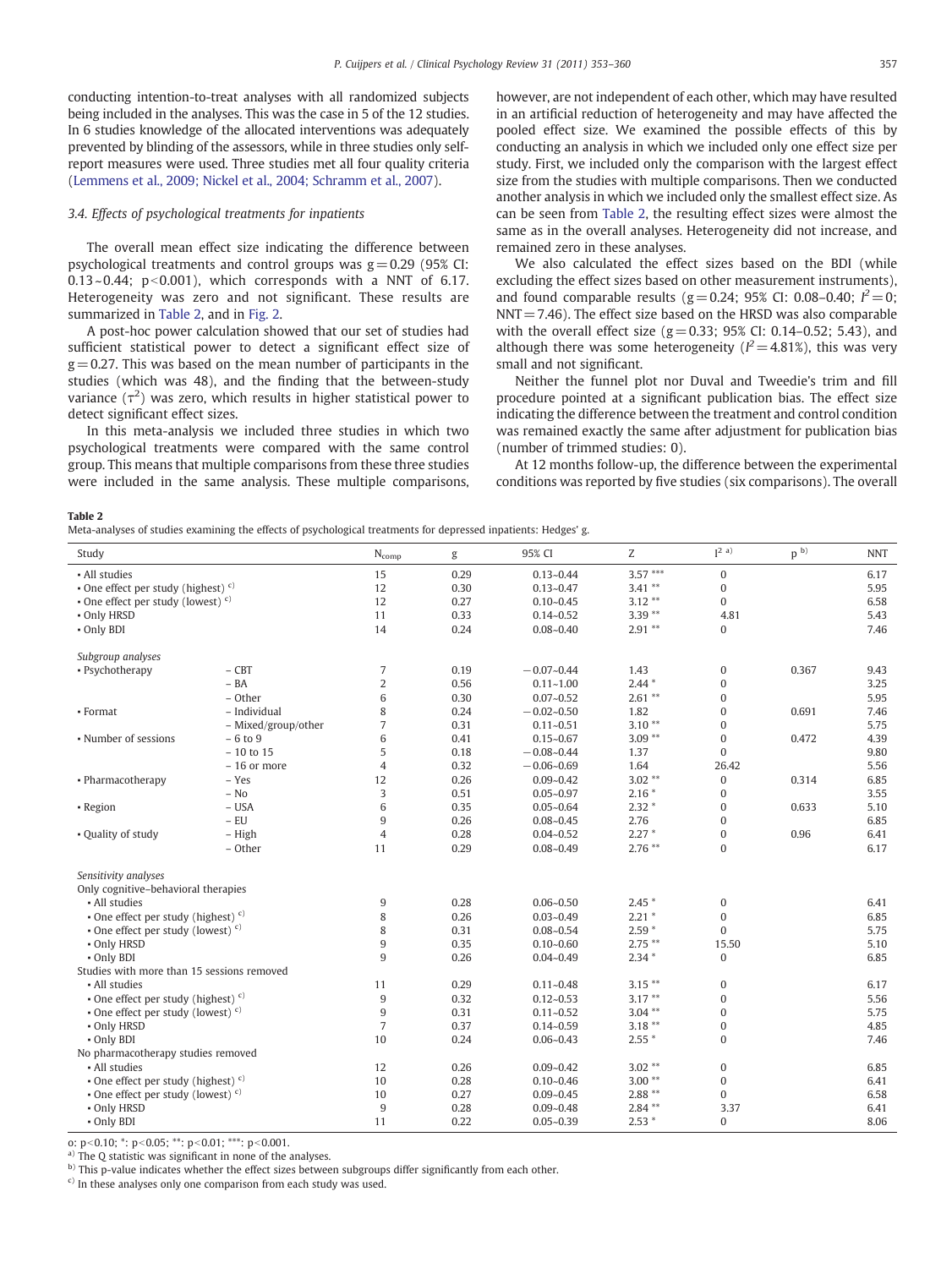<span id="page-5-0"></span>

| Study name          |               | Statistics for each study |                |         |         | Hedges's g and 95% CI |                        |      |                        |      |
|---------------------|---------------|---------------------------|----------------|---------|---------|-----------------------|------------------------|------|------------------------|------|
|                     | Hedges's<br>g | Lower<br>limit            | Upper<br>limit | Z-Value | p-Value |                       |                        |      |                        |      |
| Barker, 1987        | 0,00          | $-0.84$                   | 0,84           | 0,00    | 1,00    |                       |                        |      |                        |      |
| Bowers, 1990        | 0,23          | $-0,61$                   | 1,08           | 0,54    | 0,59    |                       |                        |      |                        |      |
| <b>Bowers, 1993</b> | 0,91          | $-0.07$                   | 1,89           | 1,82    | 0,07    |                       |                        |      |                        |      |
| <b>Brand, 1992</b>  | 0,50          | $-0.05$                   | 1,04           | 1,80    | 0,07    |                       |                        |      |                        |      |
| De Jong, 1986 COMB  | 0,98          | 0,09                      | 1,88           | 2,15    | 0,03    |                       |                        |      |                        |      |
| De Jong, 1986 CT    | 0,54          | $-0,32$                   | 1,41           | 1,23    | 0,22    |                       |                        |      |                        |      |
| De Jong-Meyer, 1996 | 0,02          | $-0,42$                   | 0,46           | 0,09    | 0,93    |                       |                        |      |                        |      |
| Hautzinger, 1996    | 0,27          | $-0,32$                   | 0,87           | 0,89    | 0,37    |                       |                        |      |                        |      |
| Hopko, 2003         | 0,69          | $-0,11$                   | 1,49           | 1,69    | 0,09    |                       |                        |      |                        |      |
| Lemmens, 2009 MFT   | 0,32          | $-0,20$                   | 0,84           | 1,21    | 0,23    |                       |                        |      |                        |      |
| Lemmens, 2009 SFT   | 0,24          | $-0,32$                   | 0,80           | 0,83    | 0,40    |                       |                        |      |                        |      |
| Miller, 1989 CBT    | 0,00          | $-0.68$                   | 0,68           | 0,00    | 1,00    |                       |                        |      |                        |      |
| Miller, 1989 SST    | 0,00          | $-0.69$                   | 0,69           | 0,00    | 1,00    |                       |                        |      |                        |      |
| Nickel, 2004        | 0,21          | $-0,48$                   | 0,90           | 0,59    | 0,55    |                       |                        |      |                        |      |
| Schramm, 2007       | 0,30          | $-0.05$                   | 0,65           | 1,66    | 0,10    |                       |                        |      |                        |      |
|                     | 0,29          | 0,13                      | 0,44           | 3,57    | 0,00    |                       |                        |      |                        |      |
|                     |               |                           |                |         |         | $-2,00$               | $-1,00$                | 0,00 | 1,00                   | 2,00 |
|                     |               |                           |                |         |         |                       | <b>Favours control</b> |      | <b>Favours therapy</b> |      |

Fig. 2. Standardized effect sizes of psychological treatments for depressed inpatients at post-test: Hedges' g.

effect size was  $g = 0.32$  (95% CI:  $-0.01-0.66$ ) with a trend ( $p = 0.057$ ) indicating that the psychotherapy conditions may be more effective than the control conditions. Heterogeneity was moderate to high  $(I^2 = 57.28)$  and significant (p<0.05). These results have to be considered with caution, because these were naturalistic follow-ups in which it was not clear which treatments patients received during the follow-up periods.

#### 3.5. Subgroup and meta-regression analyses

We examined possible moderators of outcome in a series of subgroup analyses [\(Table 2\)](#page-4-0). As can be seen, we found no indication for a significant difference between different types of psychological treatments (CBT, behavioral activation therapy; other therapies), between different treatment formats (individual; group; mixed or other); region (USA; Europe); between studies with 6 to 9 sessions, and those with 10 to 15 sessions, and 16 or more sessions; between studies in which patients received pharmacotherapy and those in which (the majority of) patients did not receive pharmacotherapy; and between high-quality and other studies (met all four quality criteria; other).

We also conducted a series of meta-regression analyses, in which we examined the association between the effect size on the one hand, and on the other hand the number of sessions, the mean age of respondents, and the percentage of women. None of these three analyses was significant.

### 3.6. Sensitivity analyses

Because there were several important differences between studies, we conducted a series of sensitivity analyses. In these analyses we selected the subgroup of studies examining cognitive behavioral therapies and examined the overall effect size, and the effect size based on the HRSD and the BDI. We also examined in this subset of studies whether the multiple comparisons from one and the same studies affected the overall outcome. We conducted the same analyses for the subset of studies in which the interventions had 6 to 15 sessions (studies with more sessions were removed), as well as for the subset of studies in which all participants received pharmacotherapy (the two studies in which patients received no pharmacotherapy were removed). The results of these analyses are presented in [Table 2.](#page-4-0) As can be seen, the results of these analyses resulted in comparable analyses as the main analyses, and we found no indication that these

subsets of studies were associated with differences in effect size, or higher levels of heterogeneity.

# 4. Discussion

We found clear indications that psychological treatments of depression have a small, but significant effect on depressed inpatients compared to care-as-usual or structured pharmacotherapies. The number of patients that have to be treated in order to generate one additional positive outcome compared to usual care is 6.17. This outcome was quite robust, and in almost all analyses heterogeneity was zero and not significant. We also did not find indications that the effects were related to characteristics of the patients, the interventions, or general characteristics of the studies.

Effects we found for psychological treatments for inpatients were relatively small, compared to those found in outpatients ([Churchill](#page-6-0) [et al., 2001; Cuijpers, van Straten, Warmerdam, & Andersson, 2008;](#page-6-0) [Cuijpers, van Straten, Warmerdam, & Smits, 2008\)](#page-6-0). That should not come as a surprise. In most included studies patients received many different kinds of therapy, including pharmacotherapy, occupational therapies, and unstructured support from nurses and other staff members. From this perspective, it would be better to compare the effects of psychological treatments in inpatient settings to the additional effects of psychotherapy to pharmacotherapy. In these studies, the effect sizes for psychological treatments are also relatively small [\(Cuijpers, van Straten, Warmerdam, & Andersson, 2009;](#page-6-0) [Cuijpers, Dekker, Hollon, & Andersson, 2009\)](#page-6-0), and comparable with the outcomes we found in inpatients. This suggests, that psychological treatments have small but robust effects on depression in inpatients as well as in outpatients, when these are added to other treatments.

Another possible reason for the relatively small effect may be comorbidity as hospitalization often relates to more severe symptoms and comorbidity. Comorbid disorders, such as personality disorders and anxiety, are known to be present in many cases of severe depression, and they may very well influence the outcome. Future studies on inpatients with depression should preferably report comorbidity rates better, including the role or medication and cognitive functioning which might affect outcome of psychological treatments. It may also be that outpatient studies to a greater extent include first-episode cases of depression, whereas patients who are hospitalized are more likely to have had repeated episodes. Indeed, the natural course of depression is likely to have an influence on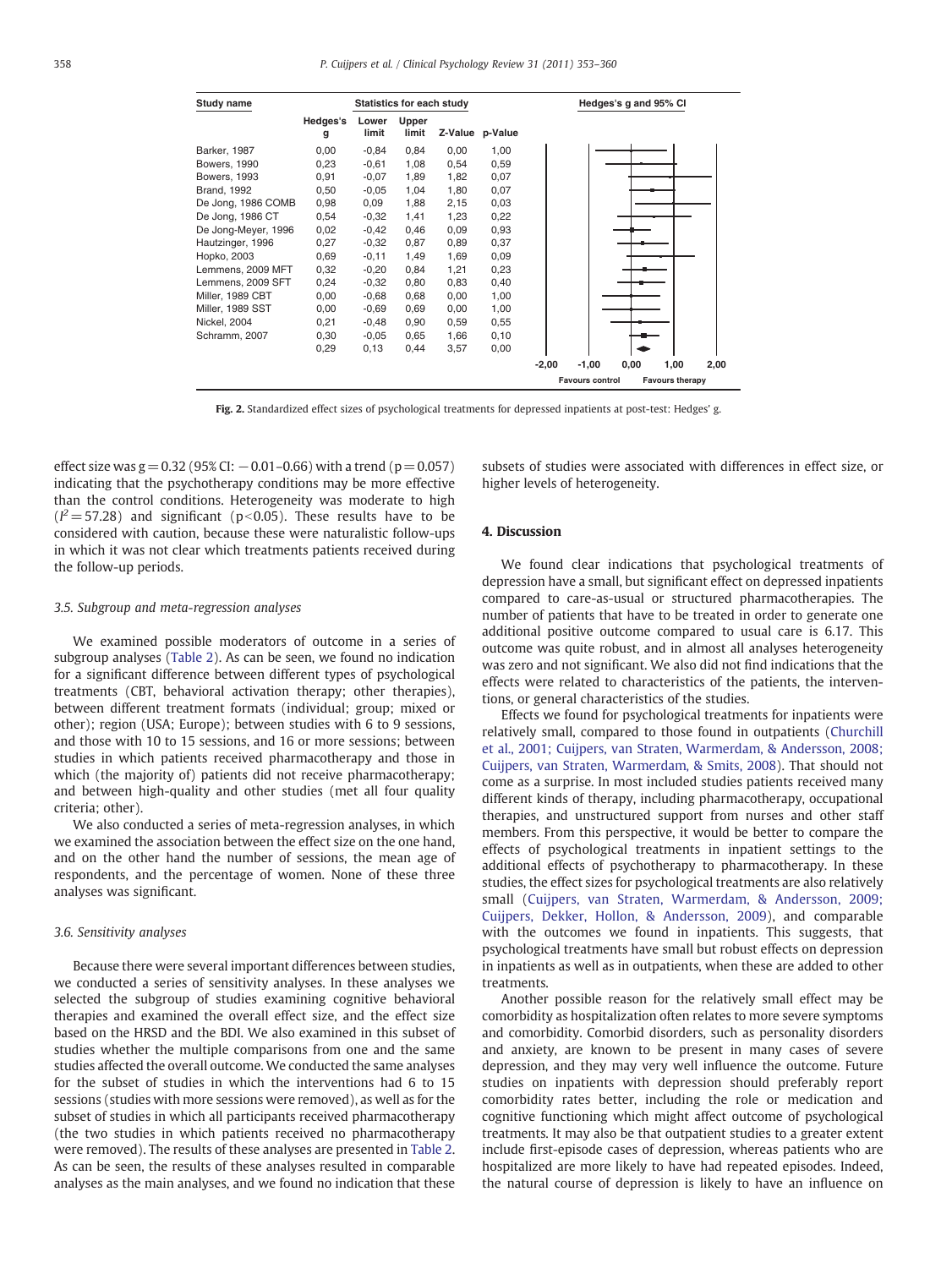<span id="page-6-0"></span>the likelihood of recovery ([Paykel, 2008\)](#page-7-0), and as we know that psychological treatments are less likely to benefit more severe and chronic cases (Cuijpers, Smit et al., 2010;Cuijpers, van Straten, Bohlmeijer et al., 2010; Cuijpers, van Straten, Schuurmans et al., 2010) smaller effects are likely to be found in hospitalized patients.

Although this study has shown that psychological treatments for depressed inpatients have a positive effect, it is not clear whether this effect is relevant from a clinical or economical point of view. On the one hand it could be said that a numbers-needed-to-treat of six is a considerable contribution to relieving the burden of disease in these patients. On the other hand it could be argued that treating six patients of which only will benefit sufficiently from the therapy does not justify such an intervention. This is even more complicated by the fact that the outcomes at the longer term are not known.

The positive effects found in this study should be an encouragement to conduct more research. High-quality studies with sufficient statistical power should focus on the longer-term effects of these treatments, and should not only focus on the clinical outcomes but also on economical cost–benefit analyses. An important question is why the psychological treatments examined in these studies have an additional effect to the therapies that are part of the usual care of most settings. Perhaps this can lead to a better understanding of what works in these therapies, and how brief interventions with larger effect sizes can be developed.

This study has several limitations. First, the number of included studies was relatively small, although we had sufficient statistical power to detect small overall effect sizes. However, the number of studies was not sufficient to examine moderators of outcome in subgroup-analyses, because each subgroup contained only a limited number of studies. On the other hand, the statistical heterogeneity was zero in virtually all analyses, suggesting that the results are quite robust in different settings and populations. Second, there were several differences between the studies we examined, including differences between the settings, the treatments, the patients, the inand exclusion criteria, and the control groups. We found few indications, however, that the results of the studies differed between these groups of studies. A third important limitation was that the quality of many included studies was not optimal and research in psychotherapy for depressed outpatients has shown that the effect sizes are strongly related to the quality of the studies (Cuijpers, Smit et al., 2010;Cuijpers, van Straten, Bohlmeijer et al., 2010; Cuijpers, van Straten, Schuurmans et al., 2010). On the other hand, in the current study we found no evidence that the high-quality studies had significantly lower effect sizes than other studies.

Despite these limitations it seems safe to conclude that psychological treatments have a small but robust effect on depression in depressed inpatients. Offering these interventions to all depressed inpatients will result in a positive outcome in one of every six patients, compared to the usual care. Considering the huge disease burden of depression and the suffering of individual patients and their families, these positive results should be reason enough to examine these therapies better in high-quality studies and perhaps in the longer term to disseminate such treatments in routine care.

### References

- Barker, W. A., Scott, J., & Eccleston, D. (1987). The Newcastle chronic depression study: Results of a treatment regime. International Clinical Psychopharmacology, 2, 261−272.
- Beck, A. T., Rush, J., Shaw, B., & Emery, G. (1979). Cognitive therapy of depression. New York: Guilford Press.
- Beck, A. T., Ward, C. H., Mendelson, M., Mock, J., & Erbaugh, J. (1961). An inventory for measuring depression. Archives of General Psychiatry, 4, 561−571.
- Bellack, A. S., Hersen, M., & Himmelhoch, J. (1981). Social skills training compared with pharmacotherapy and psychotherapy in the treatment of unipolar depression. American Journal of Psychiatry, 138, 1562−1567.
- Borenstein, M., Hedges, L. V., Higgins, J. P. T., & Rothstein, H. R. (2009). Introduction to meta-analysis. Chichester, UK: Wiley.
- Bowers, W. A. (1990). Treatment of depressed inpatients; Cognitive therapy plus medication, relaxation plus medication, and medication alone. The British Journal of Psychiatry, 156, 73−78.
- Bowers, W., Stuart, S., MacFarlane, R., & Gorman, L. (1993). Use of computeradministered cognitive-behavior therapy with depressed inpatients. Depression, 1, 294−299.
- Bowman, V., Ward, L. C., Bowman, D., & Scogin, F. (1996). Self-examination therapy as an adjunct treatment for depressive symptoms in substance abusing patients. Addictive Behaviors, 21, 129−133.
- Brand, E., & Clingempeel, W. G. (1992). Group behavioral therapy with depressed geriatric inpatients: An assessment of incremental efficacy. Behavior Therapy, 23, 475−482.
- Churchill, R., Hunot, V., Corney, R., Knapp, M., McGuire, H., Tylee, A., et al. (2001). A systematic review of controlled trials of the effectiveness and cost-effectiveness of brief psychological treatments for depression. Health Technology Assessment, 5, 35.
- Cohen, J. (1988). Statistical power analysis for the behavioral sciences (2nd ed.). Hillsdale, NJ: Erlbaum.
- Cole, M. G., Elie, M., McCusker, J., Bellavance, F., & Mansour, A. (2000). Feasibility and effectiveness of treatments for depression in elderly medical inpatients: A systematic review. International Psychogeriatrics, 12, 453−461.
- Cuijpers, P., Dekker, J., Hollon, S. D., & Andersson, G. (2009). Adding psychotherapy to pharmacotherapy in the treatment of depressive disorders in adults: A metaanalysis. The Journal of Clinical Psychiatry, 70, 1219−1229.
- Cuijpers, P., Smit, F., Bohlmeijer, E. T., Hollon, S. D., & Andersson, G. (2010). Is the efficacy of cognitive behaviour therapy and other psychological treatments for adult depression overestimated? A meta-analytic study of publication bias. The British Journal of Psychiatry, 196, 173−178.
- Cuijpers, P., van Straten, A., Bohlmeijer, E., Hollon, S. D., & Andersson, G. (2010). The effects of psychotherapy for adult depression are overestimated: A meta-analysis of study quality and effect size. Psychological Medicine, 40, 211−223.
- Cuijpers, P., van Straten, A., Schuurmans, J., van Oppen, P., Hollon, S. D., & Andersson, G. (2010). Psychotherapy for chronic major depression and dysthymia: A metaanalysis. Clinical Psychology Review, 30, 51−62.
- Cuijpers, P., van Straten, A., Warmerdam, L., & Andersson, G. (2008). Psychological treatment of depression: A meta-analytic database of randomized studies. BMC Psychiatry, 8, 36.
- Cuijpers, P., van Straten, A., Warmerdam, L., & Andersson, G. (2009). Psychological treatment versus combined treatment of depression: A meta-analysis. Depression and Anxiety, 26, 279−288.
- Cuijpers, P., van Straten, A., Warmerdam, L., & Smits, N. (2008). Characteristics of effective psychological treatments of depression; a meta-regression analysis. Psychotherapy Research, 18, 225−236.
- Daughters, S. B., Braun, A. R., Sargeant, M. N., Reynolds, E. K., Hopko, D. R., Blanco, C., et al. (2009). Effectiveness of a brief behavioral treatment for inner-city illicit drug users with elevated depressive symptoms: The Life Enhancement Treatment for Substance Use (LETS Act!). The Journal of Clinical Psychiatry, 69, 122−129.
- De Jong, R., Treiber, R., & Henrick, G. (1986). Effectiveness of two psychological treatments for inpatients with severe and chronic depressions. Cognitive Therapy and Research, 10, 645−663.
- De Jong-Meyer, R., & Hautzinger, M. (1996). Ausblick und erste Folgerungen aus dem Ergebnisvergleich der beiden Therapiestudien bei endogen und nicht-endogen depressiven Patienten. Zeitschrift für Klinische Psychologie, 25, 155−160.
- Driessen, E., Cuijpers, P., Hollon, S. D., & Dekker, J. (2010). Does pre-treatment severity moderate the efficacy of psychotherapy for depression? A Meta-Analysis. Journal of Consulting and Clinical Psychology, 78, 668−680.
- Duval, S., & Tweedie, R. (2000). Trim and fill: A simple funnel-plot-based method of testing and adjusting for publication bias in meta-analysis. Biometrics, 56, 455−463.
- Elkin, I., Shea, M. T., Watkins, J. T., Imber, S. D., Sotsky, S. M., Collins, J. F., et al. (1989). National Institute of Mental Health Treatment of Depression Collaborative Research Program. General effectiveness of treatments. Archives of General Psychiatry, 46, 971−982.
- Hamilton, M. (1960). A rating scale for depression. Journal of Neurology, Neurosurgery and Psychiatry, 23, 56−62.
- Hautzinger, M., de Jong-Meyer, R., Treiber, R., Rudolf, G. A. E., & Thien, U. (1996). Wirksamkeit Kognitiver Verhaltenstherapie, Pharmacotherapie und deren Kombination bei nicht-endogenen, unipolaren Depression. Zeitschrift für Klinische Psychologie, 25, 130−145.
- Hedges, L. V., & Olkin, I. (1985). Statistical methods for meta-analysis. San Diego, CA: Academic Press.
- Higgins, J. P. T., & Green, S. (2008). Cochrane Handbook for Systematic Reviews of Interventions Version 5.0.1 [updated September 2008].The Cochrane Collaboration Available from. [www.cochrane-handbook.org.](http://www.cochrane-handbook.org)
- Higgins, J. P., Thompson, S. G., Deeks, J. J., & Altman, D. G. (2003). Measuring inconsistency in meta-analyses. British Medical Journal, 327, 557−560.
- Hopko, D. R., Lejuez, C. W., Lepage, J. P., Hopko, S. D., & McNeil, D. W. (2003). A brief behavioral activation treatment for depression; A randomized pilot trial within an inpatient psychiatric hospital. Behavior Modification, 27, 458−469.
- Huber, T. J. (2005). Stationäre Depressionsbehandlung: Soll man Psychotherapie und Medikamente kombinieren? Der Nervenarzt, 76, 270−277.
- Kraemer, H. C., & Kupfer, D. J. (2006). Size of treatment effects and their importance to clinical research and practice. Biological Psychiatry, 59, 990−996.
- Lemmens, G. M. D., Eisler, I., Buysse, A., Heene, E., & Demyttenaere, K. (2009). The effects on mood of adjunctive single-family and multi-family group therapy in the treatment of hospitalized patients with major depression; A 15-month follow-up study. Psychotherapy and Psychosomatics, 78, 98−105.